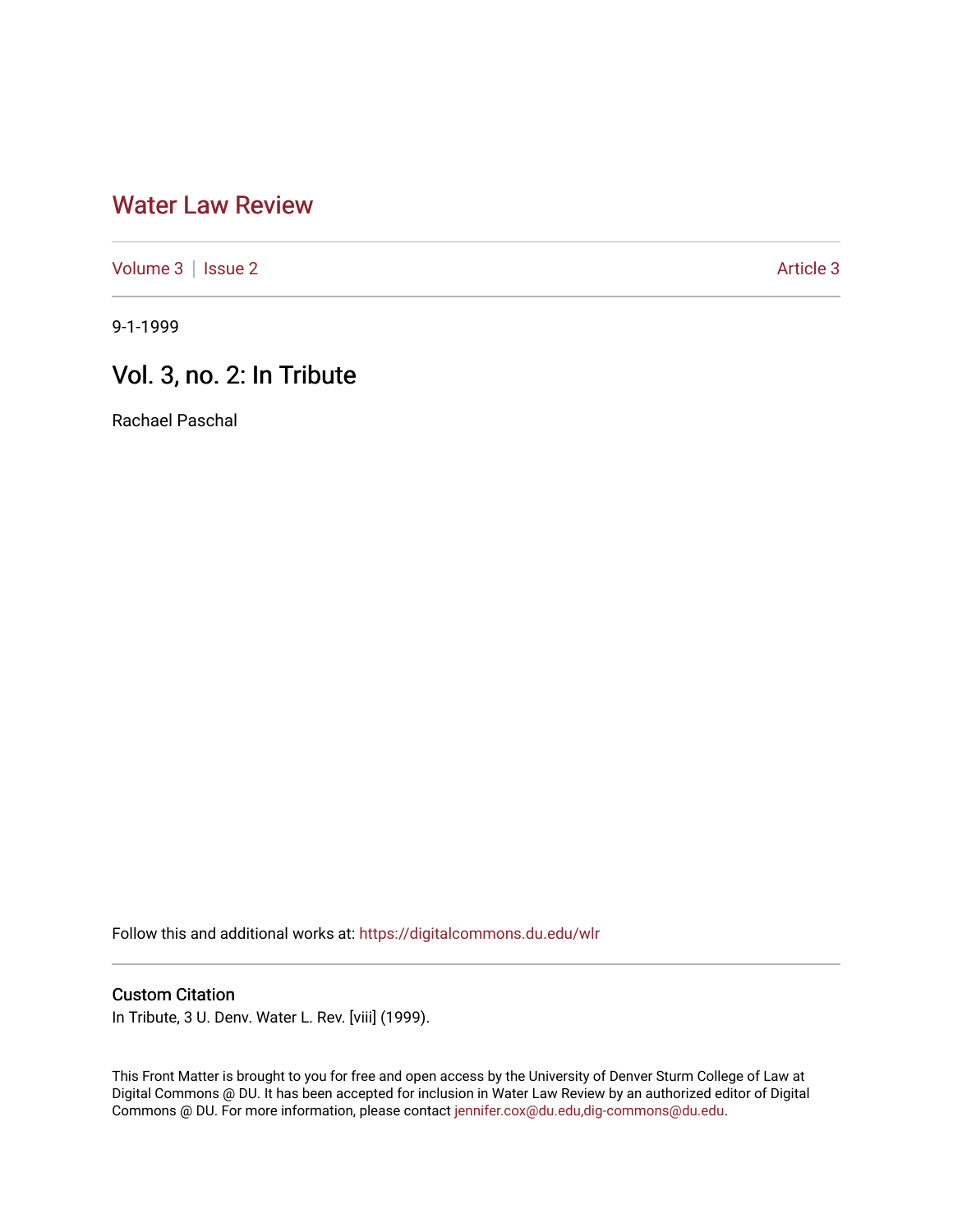# **IN** TRIBUTE



# RALPH W. JOHNSON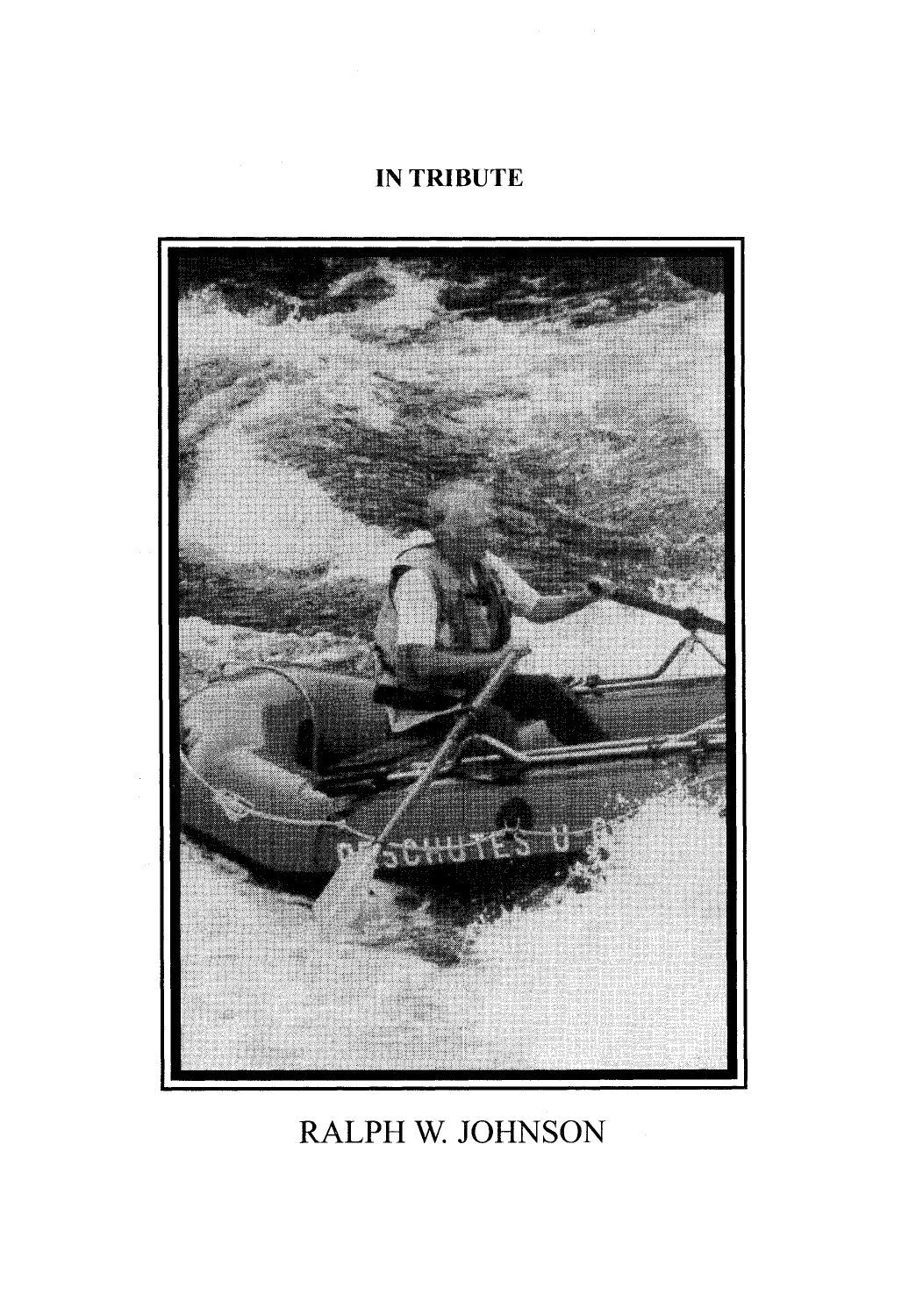## **EMINENT SCHOLAR, CONSUMMATE TEACHER, FISHERMAN NONPAREIL**

## **DEDICATION TO PROFESSOR RALPH WHITNEY JOHNSON**

#### **1924-1999**

### RACHAEL **PASCHAL**

Professor Ralph W. Johnson passed away on August **3, 1999,** leaving a legacy of outstanding works and scholarship that spread light into some very dim and dusty corners of the American legal conscience. His influence will continue to radiate, for Ralph lived with honesty and vitality and his work beckons and guides those who seek positive change.

Any one of his accomplishments would signify a successful career. Ralph's career, however, was more than a success. He was a thinker and doer, engaged in a lifelong pursuit of problem solving. He naturally searched for opportunities to expand theories and create reform. His uncanny talent for recognizing legal voids was matched by his inventiveness in marshaling resources to fill them.

Ralph is remembered foremost as a teacher. He inspired generations of University of Washington law students to follow their hearts into the practice of law. His courses in water, public lands, and Indian law introduced thousands of students to the notion that the American justice system is meant to serve nature as well as humankind. Never didactic, he taught through kindness and humor that it is possible, even necessary, to integrate personal ethics into one's approach to legal practice.

Ralph is also well remembered as a legal innovator, his career marked by the major initiatives he launched. He co-founded the University of Washington's renowned East Asian law program, served as counsel to the United States National Water Commission at a critical juncture in the evolution of national water policy, and conducted pioneering research in the field of federal Indian law. One of his final efforts was creation of the new Indian Law Center at the University of Washington Law School.

A hallmark of Ralph's work was his interdisciplinary, collaborative, and diverse approaches to legal scholarship. He integrated economics, ecology, and fisheries and atmospheric sciences into his legal writing. He relished working with others and wrote widely on diverse topics related to water law.<sup>1</sup>

One of Ralph's greatest contributions was his work in developing the public trust doctrine as a modern theoretical basis for water resource protection. An avid fisherman, Ralph experienced firsthand the degradation of streams and rivers caused by the unrelenting pressures of extractive water development. He authored dozens of articles addressing the theory and application of the public trust in public waters, no doubt the

*<sup>1.</sup>* See, e.g., RALPH W. **JOHNSON &** GARDNER M. BROWN, JR., **CLEANING UP EUROPE'S** WATERS: **ECONOMICS, MANAGEMENT, AND** POLICIES (1976); RICHARD G. HILDRETH & RALPH W. **JOHNSON, OCEAN AND COASTAL LAW** (1983); ROBERT G. **FLEAGLE ET AL.,** WEATHER **MODIFICATION IN THE PUBLIC** INTEREST (1974).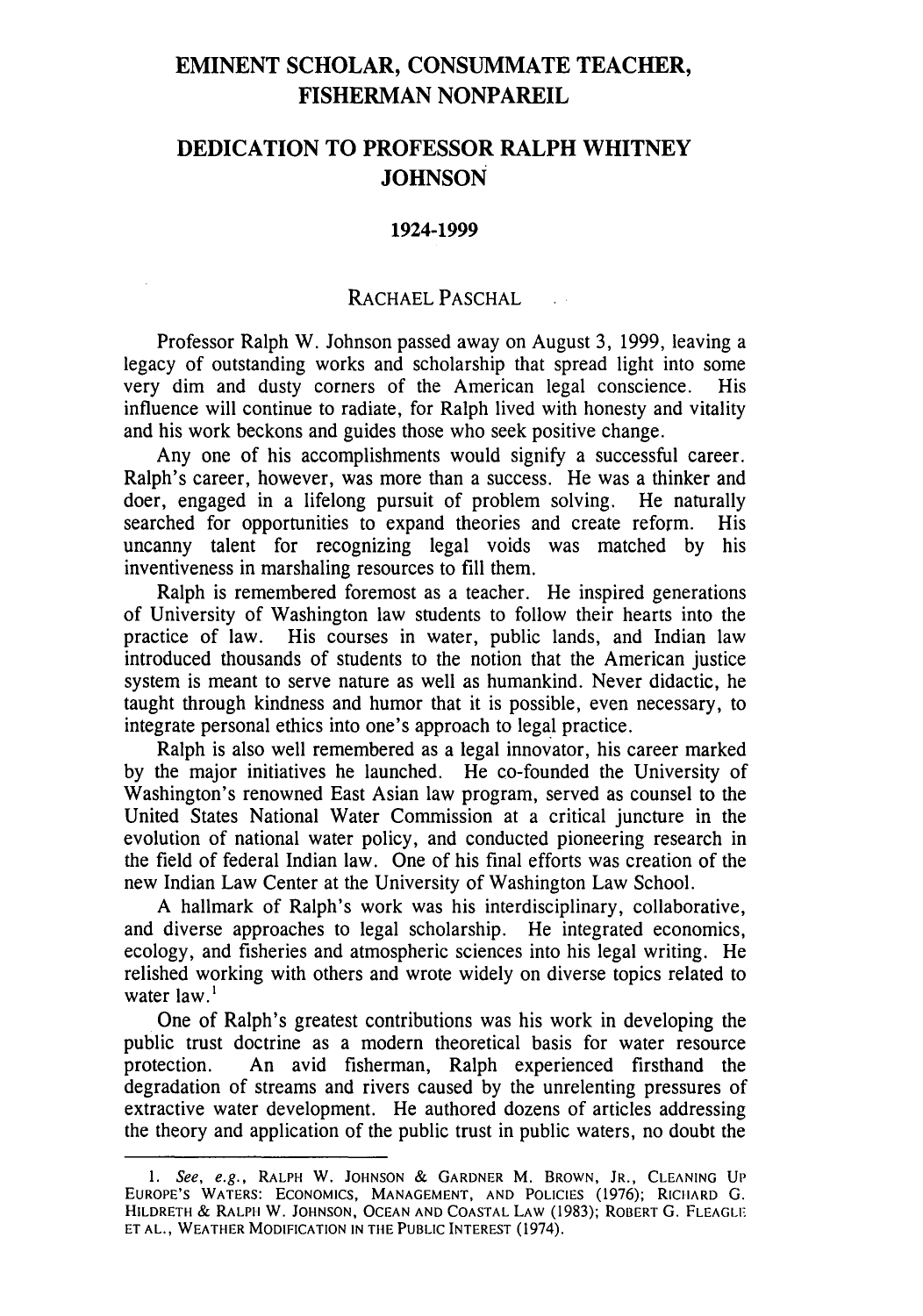most influential being his 1980 article *Public Trust Protection for Stream Flows and Lake Levels,2* cited by the California Supreme Court in its famous Mono Lake decision, *National Audubon Society v. Superior Court of Alpine County.3* When searching for a basis to hold that lake water depletion resulting from tributary stream diversions was a form of pollution that offended the public interest in environmental quality, the court found Ralph W. Johnson's analysis persuasive. Since the Mono Lake decision, water law has never been the same.

Ralph's second love was federal Indian law, second only because discovered later in his career. His contributions to the field were monumental. Driven by a cogent sense of justice and a strong, personal relationship with Native American fishermen suffering unconscionable loss of treaty fisheries, Ralph studied and wrote prolifically on the subject of Indian law, virtually inventing it as an academic field in 1968.

His first Indian law article, *The States Versus Indian Off-Reservation Fishing: A United States Supreme Court Error*,<sup>4</sup> a criticism of the Supreme Court's analysis in fishing rights cases involving western Washington tribes, may have been his most influential. United States District Judge George Boldt relied on this article in his landmark decision awarding half the Washington State salmon harvest as well as resource management responsibilities to the treaty tribes.<sup>5</sup> After that decision, however, Ralph's work had just begun. Realizing that newly won fisheries management required tribal administrative and enforcement structures, Ralph worked with the National American Indian Courts Judges Association training tribal judges throughout the 1970s and 1980s.

For thirty years Ralph wrote, taught, and tirelessly encouraged scholarship in the field of Indian jurisprudence. He founded the annual Western Indian Law Symposium to focus and disseminate research on contemporary issues in the field; co-edited the 1982 revised edition of *Cohen's Handbook of Federal Indian Law;* and served on several commissions, including the National Center for State Courts' tribal court jurisdiction project, resulting in development of a model comity rule between tribal and state courts, since adopted by several states.

Ralph W. Johnson's bibliography encompasses a redoubtable compendium of scholarship. Yet no text could capture his essence. He was completely accessible and always taken by surprise when paid high honors. He took delight in relationships with his students, colleagues, friends, and family. At the law school, his door was always open. He counseled and mentored untold numbers of students. He embraced diversity. His love for the planet and for people elicited optimism, even from the most curmudgeonly. He loved the outdoors, was a mountain climber and rescuer, and he skied and fished until very near the end of his life. He often cited that love as inspiration for his work.

Ultimately, Ralph offered a simple recipe for living: work hard, think outside the box, live your ethic, and you can make a difference. The difference Ralph made was enormous.

<sup>2.</sup> Ralph W. Johnson, *Public Trust Protection for Stream Flows and Lake* Levels, 14 U.C. DAvIs L. REV. 233 (1980).

<sup>3.</sup> 658 P.2d 709, 712-28 (Cal. 1983).

<sup>4.</sup> Ralph W. Johnson, *The States Versus Indian Off-Reservation Fishing: A United States Supreme Court Error,* 47 WAsI. L. REV. 207 (1972).

*<sup>5.</sup> See* United States v. Washington, 384 F.Supp. 312 (W.D. Wash. 1974).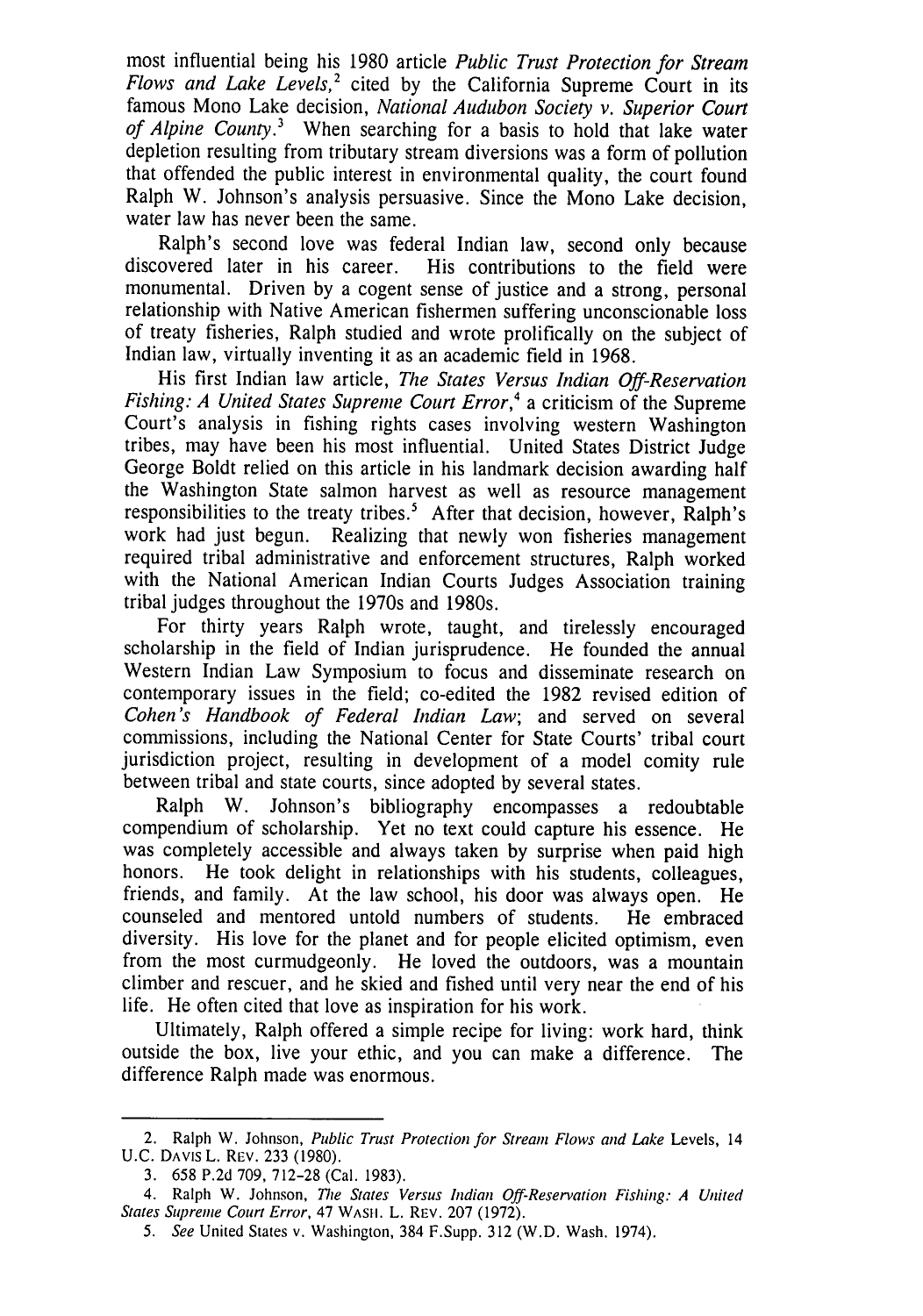No tribute to Ralph is complete without acknowledging the influence of lifelong partner and spouse. Anne Johnson. Anne's capacity to his lifelong partner and spouse, Anne Johnson. encourage, even urge Ralph to identify and address the socio-legal problems they encountered was key to his work. Ralph Johnson's successes were, and are, Anne's successes too.

For those who knew and loved him, Ralph's passing is a true loss. But he lives on, his thinking a vital force in American jurisprudence. Water flowing in streams, Native American tribes reclaiming their authority as sovereign governments—these are the legacies of Ralph W. Johnson, eminent scholar, consurimate teacher, and fisherman nonpareil.

*Ralph's life has touched many people. If you are among them and would like to remember hin, please consider giving a gift to the Indian Law Center at the University of Washington School of Law, 1100 N.E. Campus Parkway, Seattle, WA, 98105. The Center represents Ralph's last initiative to promote scholarship in the field of Indian Law and promises to fulfill the legacy begun more than thirty years ago.*